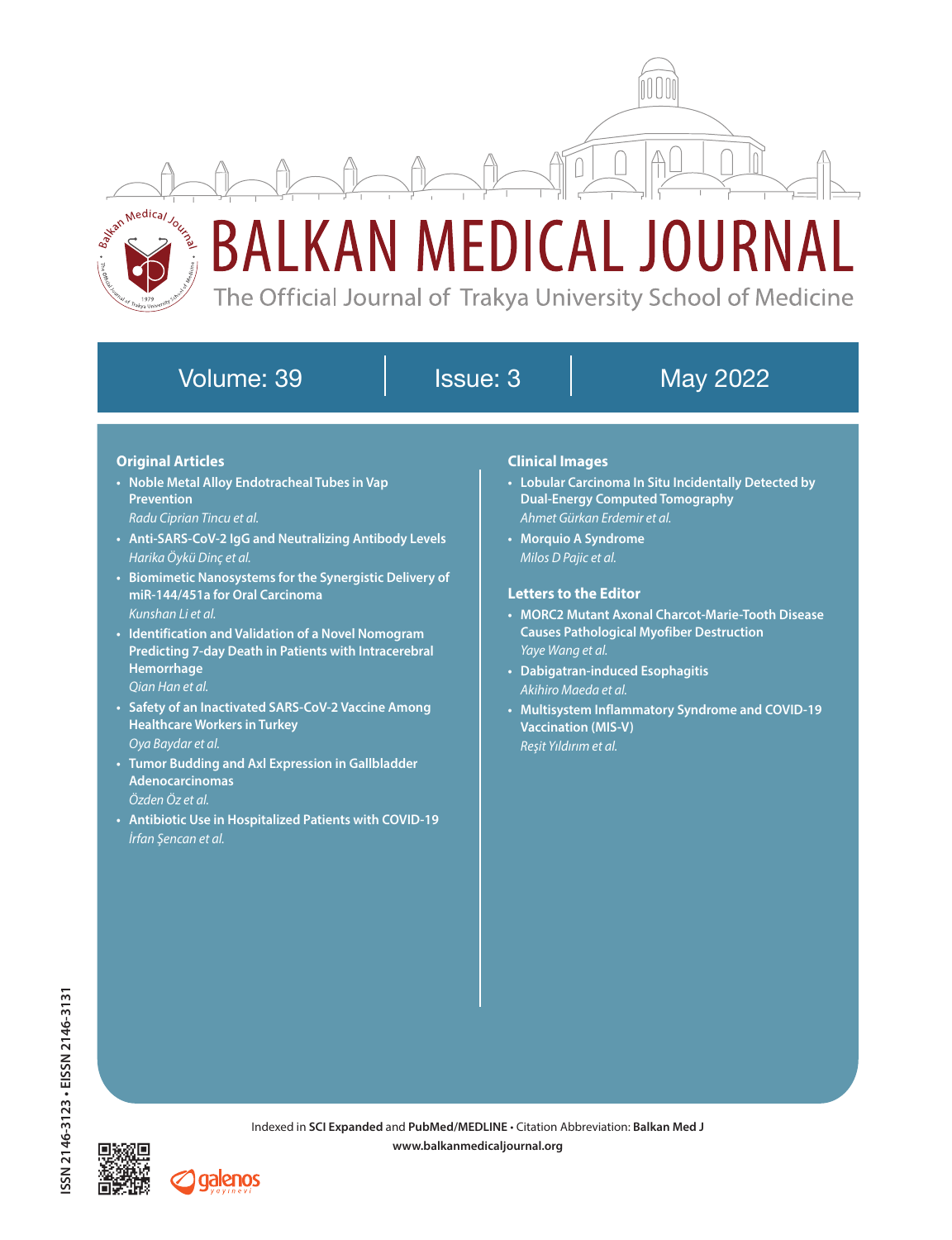*Cover Design: Zehra Atabey Cover Image: It is pictured in the photograph of Behiç Günalan.*

*(Sultan Bayezid II Complex: One of the Earliest Medical Schools, 148, Edirne)*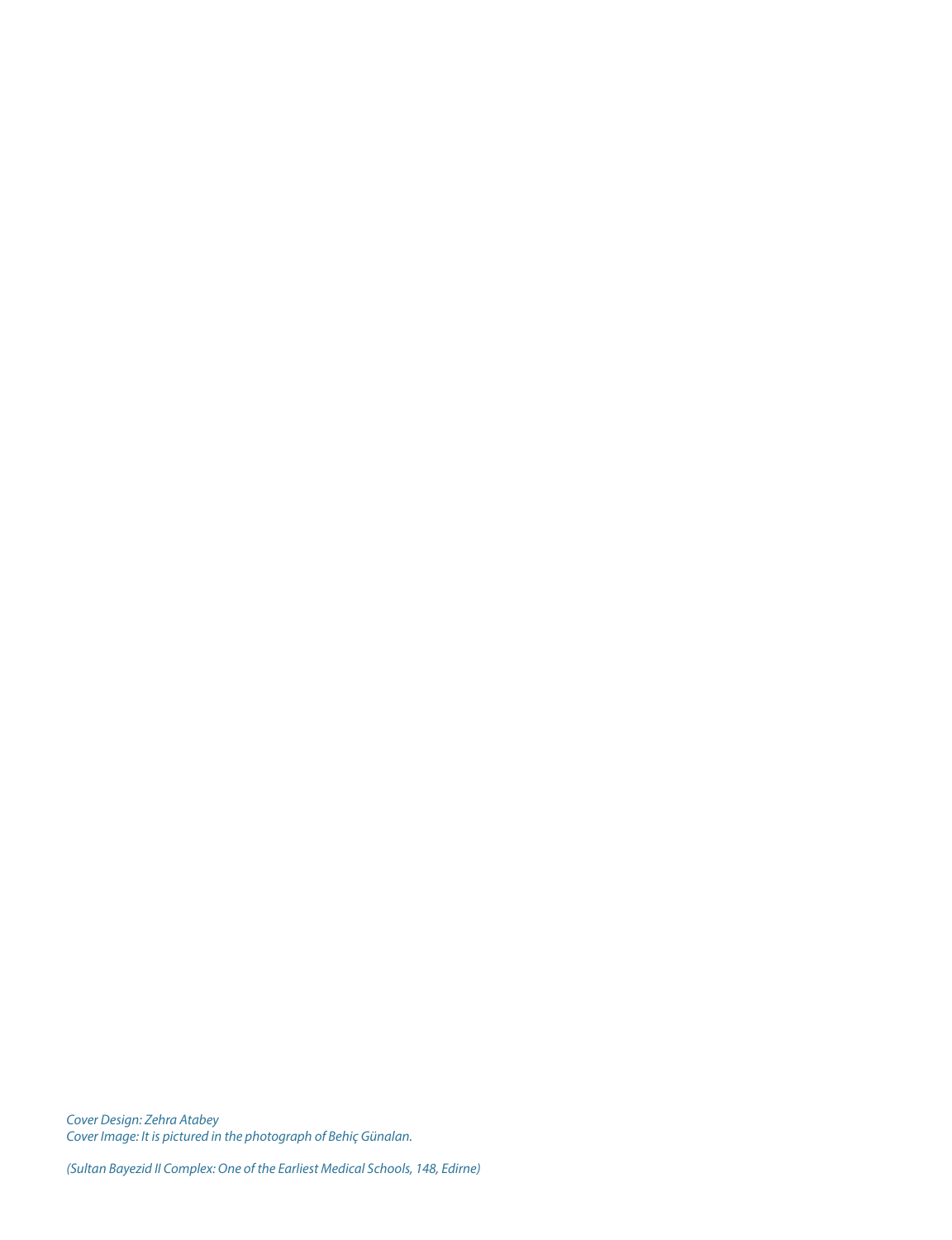

## **Editor-in-Chief**

*Zafer KOÇAK, MD Department of Radiation Oncology, Trakya University School of Medicine, Edirne, Turkey zaferkocak12@gmail.com*

## **Honorary Editor**

*Ahmet ULUGÖL, MD Department of Pharmacology, Trakya University School of Medicine, Edirne, Turkey aulugol@trakya.edu.tr*

#### **Biostatistics Editor**

*Necdet SÜT, PhD Department of Biostatistics and Informatics, Trakya University School of Medicine, Edirne, Turkey necdetsut@yahoo.com*

#### **Ethics Editor**

*Berna ARDA, MD., PhD Department of History of Medicine and Medical Ethics, Ankara University School of Medicine, Ankara, Turkey*

## **Web and Social Media Editor**

*Servet ALTAY, MD Department of Cardiology, Trakya University School of Medicine, Edirne, Turkey*

## **Deputy Editors**

*Servet ALTAY, MD Department of Cardiology, Trakya University School of Medicine, Edirne, Turkey svtaltay@gmail.com*

*Dinçer AVLAN, MD Department of Pediatric Surgery, Division of Pediatric Urology, Trakya University School of Medicine, Edirne, Turkey dinceravlan@gmail.com*

*Okan ÇALIYURT, MD Department of Psychiatry, Trakya University School of Medicine, Edirne, Turkey caliyurt@hotmail.com*

*Hakan ERBAŞ, PhD., MSc Department of Biochemistry, Trakya University School of Medicine, Edirne, Turkey hakanerbas@hotmail.com*

*Mustafa İNAN, MD Department of Pediatric Surgery, Trakya University School of Medicine, Edirne, Turkey mustafainan@trakya.edu.tr*

*Ufuk USTA, MD Department of Pathology, Trakya University School of Medicine, Edirne, Turkey drufukusta@hotmail.com*

# **Associate Editors**

#### *Ozan AKÇA, MD*

*Department of Anesthesiology & Perioperative Medicine, University of Louisville, Louisville, Kentucky*

*Alper AKÇALI, MD Department of Medical Microbiology, Çanakkale Onsekiz Mart University School of Medicine, Çanakkale, Turkey*

*Murat BİRTANE, MD Department of Physical Medicine and Rehabilitation, Trakya University School of Medicine, Edirne, Turkey*

*Mustafa ÇIKIRIKÇIOĞLU, MD., PhD., FETCS Division of Cardiovascular Surgery, Department of Surgery, University Hospitals of Geneva, Geneva, Switzerland*

*Meletios A. DIMOPOULOS, MD., PhD Department of Clinical Therapeutics, Hematology/Oncology, University of Athens School of Medicine, Athens, Greece*

*Dragoslava DJERIC, MD., PhD Department of Otology, University of Belgrade School of Medicine, Belgrade, Serbia*

*Hakan EMMUNGIL, MD Department of Rheumatology, Trakya University School of Medicine, Edirne, Turkey*

*Suat ERDOĞAN, PhD., MSc Department of Medical Biology, Trakya University School of Medicine, Edirne, Turkey*

*Marco FIORE, PhD Department of Molecular Biology, Institute of Cellular Biology and Neurobiology, CNR, Rome, Italy*

*Mohamad GOLDUST, MD Department of Dermatology & Allergy, University Hospital Basel, Basel, Switzerland*

*Serdar GÖZEN, MD Department of Urology, SLK-Kliniken, University of Heidelberg, Heidelberg, Germany*

*Özgür GÜNDÜZ, MD Department of Pharmacology, Trakya University School of Medicine, Edirne, Turkey*

*Hakan GÜRKAN, MD., PhD Diagnostics Center for Genetic Diseases, Trakya University School of Medicine, Edirne, Turkey*

*Erol GÜRPINAR, MD Department of Medical Education, Akdeniz University School of Medicine, Antalya, Turkey*

*Osman Nuri HATİPOĞLU, MD Department of Pulmonary Diseases, Trakya University School of Medicine, Edirne, Turkey*

*Marko HAWLINA, MD., PhD Department of Ophthalmology, University of Ljubljana School of Medicine, Ljubljana, Slovenia*

#### *Irena HOCEVAR-BOLTEZAR, MD., PhD*

*Department of Foniatri and Audiology, University of Ljubljana School of Medicine, Ljubljana, Slovenia*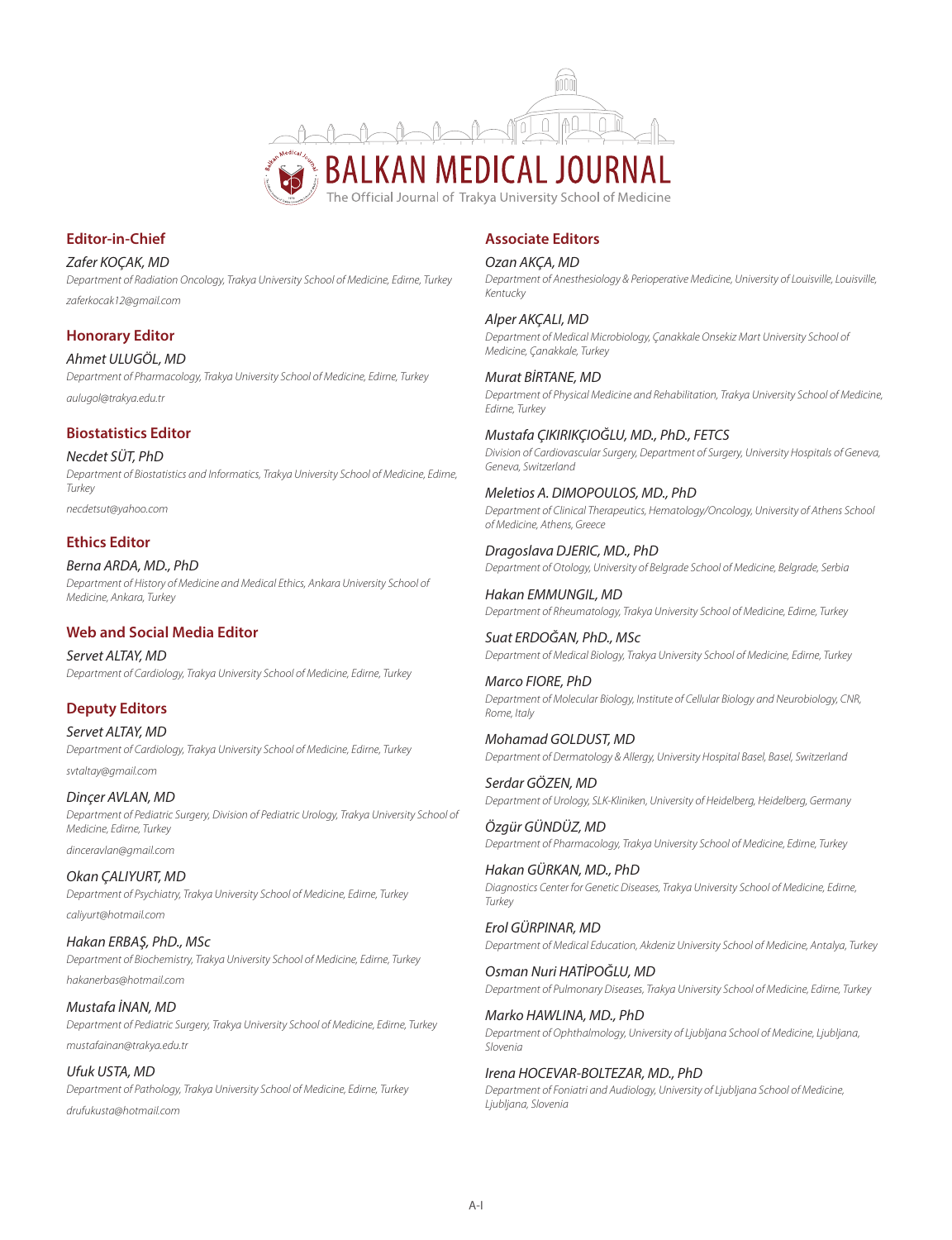# *Edin HUSARIC, MD., PhD*

*Department of Pediatric Surgery, University Clinical Center, Tuzla, Bosnia and Herzegovina*

*Yasemin KARAL, MD Department of Pediatrics, Trakya University School of Medicine, Edirne, Turkey*

*Darko KASTELAN, MD., PhD Department of Endocrinology, University of Zagreb School of Medicine, Zagreb, Croatia*

*Ayça KIYKIM, MD Department of Pediatric Immunology and Allergy, İstanbul University-Cerrahpaşa Cerrahpaşa School of Medicine, İstanbul, Turkey*

*Shima MEHRABIAN, MD., PhD Department of Neurology, University Hospital Alexandrovska, Sofia, Bulgaria*

*Pavle MIKLIC, MD Department of Neurosurgery, University of Zagreb School of Medicine, Zagreb, Croatia*

*Milan STANKOVIC, MD., PhD Department of Otolaryngology, University of Nis School of Medicine, Nis, Serbia*

*Alparslan TURAN, MD Department of Outcomes Research, Anesthesiology Institute, Cleveland Clinic, Cleveland, Ohio USA*

*İsmail Barış TÜRKBEY, MD Department of Radiology, National Cancer Institute, NIH, Bethesda MD, USA*

*Belgin ÜNAL, MD Department of Public Health, Dokuz Eylül University School of Medicine, İzmir, Turkey*

*Yeşim Hülya UZ, MD Department of Histology and Embryology, Trakya University School of Medicine, Edirne, Turkey*

*Sedat ÜSTÜNDAĞ, MD Department of Nephrology, Trakya University School of Medicine, Edirne, Turkey*

*Irena VELCHEVA, MD., PhD Department of Neurology, Medical University, Sofia, Bulgaria*

*Stanislav YANEV, MD., PhD Department of Pharmacology, Bulgarian Academy of Sciences, Sofia, Bulgaria*

# **Assistant Associate Editors**

*Murat DEVECİ, MD Department of Pediatrics, Trakya University School of Medicine, Edirne, Turkey*

*Hande GÜÇLÜ, MD Department of Ophthalmology, Trakya University School of Medicine, Edirne, Turkey*

*Cem İBİŞ, MD Department of General Surgery, İstanbul University School of Medicine, İstanbul, Turkey*

*Cihan İNAN, MD Department of Obstetrics and Gynecology, Trakya University School of Medicine, Edirne, Turkey*

# **Editorial Advisory Board**

*Eyüp Sabri AKARSU, MD Department of Pharmacology, Ankara University School of Medicine, Ankara, Turkey*

*Serhan ALKAN, MD Department of Pathology, Cedars Sinai Medical Center, Los Angeles, CA, USA*

*Christian APFEL, MD, PhD Department of Anesthesiology and Perioperative Care, University of California San Francisco, San Francisco, CA, USA*

*Stavros J. BALOYANNIS, MD, PhD*

*Department of Neurology, Aristotle University of Thessaloniki School of Medicine, Thessaloniki, Greece*

*George N. CHALDAKOV, MD, PhD Department of Cell Biology, Medical University of Varna, Varna, Bulgaria*

*Anthony H. DICKENSON, MD, PhD Department of Pharmacology, University College London, London, UK*

*Dan M. FLISS, MD, PhD Department of Maxillofacial and Skullbase Surgery, Tel Aviv Sourasky Medical Center, Tel Aviv, Israel*

*C. Michael GIBSON MD, MS Interventional Cardiologist, Beth Israel Deaconess Medical Center, Professor of Medicine, Harvard Medical School, Boston, MA, United States*

*Ahmet GÜRAKAR, MD Department of Hepatology, Johns Hopkins School of Medicine, Baltimore, MD, USA*

*Todor KANTARDJIEV, MD, PhD Department of Parasitology and Microbiology, National Centre Infectious and Parasitic Diseases, Bulgaria*

*Özgür Kasapçopur, MD Department of Pediatric Rheumatology, İstanbul University-Cerrahpaşa, Cerrahpaşa School of Medicine, İstanbul, Turkey*

*Fahrettin KELEŞTIMUR, MD Department of Endocrinology, Erciyes University School of Medicine, Kayseri, Turkey*

*George KOLIOS, MD, PhD Department of Pharmacology, Democritus University of Thrace School of Medicine, Alexandroupolis, Greece*

*Ana MARUSIC, MD, PhD Department of Anatomy & Research in Biomedicine and Health, University of Split, Split, Croatia*

*Ranko MLADINA, MD, PhD Department of Rhinology, University of Zagreb School of Medicine, Zagreb, Croatia*

*Eugene N. MYERS, MD, FACS, FRCS Edin (Hon) Department of ORL, Head-Neck & Maxillofacial Surgery, University of Pittsburgh School of Medicine, Pittsburgh, PA, USA*

*Jean-Marc NABHOLTZ, MD, PhD Clinical and Translational Research Division, Jean Perrin Comprehensive Cancer Centre, Clermont-Ferrand, France*

*Keiji OGUMA, MD, PhD Department of Bacteriology, Okayama University School of Medicine, Okayama, Japan*

*Metin ÖZDEMİRLİ, MD Professor of Pathology, MedStar Georgetown University Hospital Washington DC, United States*

*Mustafa TEKİN, MD Division of Clinical and Translational Genetics, Dr. John T. Macdonald Foundation Department of Human Genetics, University of Miami Miller School of Medicine, Miami, FL, USA*

*Juan A. TOVAR, MD Department of Pediatric Surgery, La Paz University Hospital, Madrid, Spain*

*Mark D. WALTERS, MD, PhD Department of Gynecology and Obstetrics, Cleveland Clinic, Cleveland, OH, USA*

*Enver ZEREM, MD, MS, PhD Department of Gastroenterology, University Clinical Center, Tuzla, Bosnia and Herzegovina*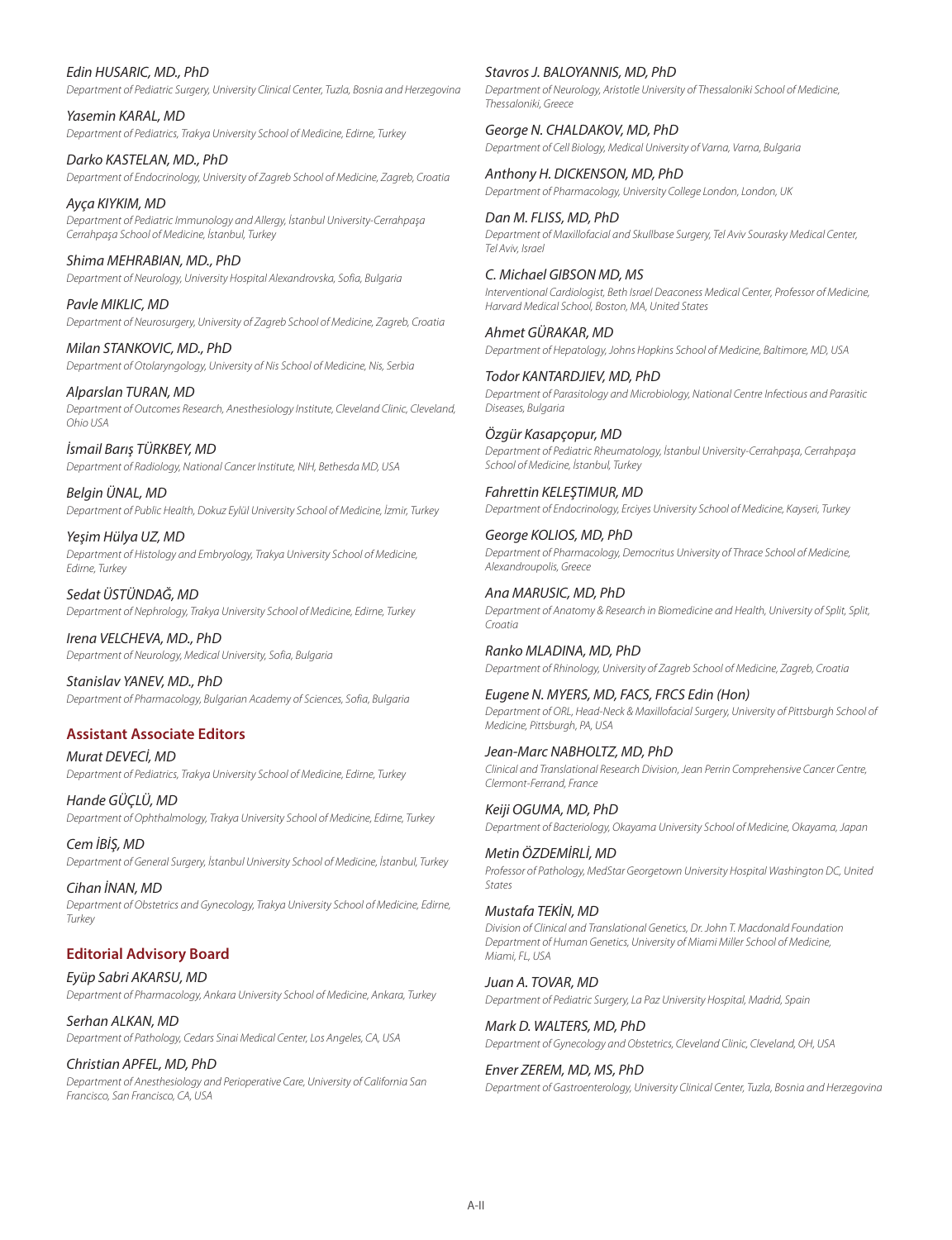Please refer to the journal's webpage (www.balkanmedical journal.org) for "Editorial Policy", "Instructions to Authors" and "Instructions to Reviewers".

*The Balkan Medical Journal* and/or its editors are members of ICMJE, COPE, WAME, CSE and EASE, and follow their recommendations. The Balkan Medical Journal is indexed in Science Citation Index Expanded (Web of Science), Journal Citation Reports, PubMed/MEDLINE, PubMed Central, Scopus, EMBASE, DOAJ, Chemical Abstracts, CINAHL, EBSCO, J-Gate, GALE, ProQuest, Türk Medline, Türkiye Atıf Dizini, IdealOnline, Global Health, UDL-EDGE, Hinari, GOALI, ARDI, OARE, AGORA and TÜBİTAK ULAKBİM TR Index.

The journal is printed on an acid-free paper. *Owner: Filiz Akata On Behalf of Trakya University School of Medicine Responsible Manager: Zafer KOÇAK*



**Owner and Publisher** Derya Mor Erkan Mor **Publication Coordinator** Burak Sever **Web Coordinators** Fuat Hocalar Turgay Akpınar **Graphics Department** Ayda Alaca Çiğdem Birinci Gülay Saday Gülşah Özgül

**Galenos Publishing House** 

**Finance Coordinators** Emre Kurtulmuş Sevinç Çakmak **Project Coordinators** Aysel Balta Duygu Yıldırım Gamze Aksoy Gülay Akın Hatice Sever Melike Eren Özlem Çelik Çekil Pınar Akpınar Rabia Palazoğlu Sümeyye Karadağ

**Research**&**Development** Melisa Yiğitoğlu Nihan Karamanlı **Digital Marketing Specialist** Ümit Topluoğlu

**Publisher Contact Address:** Molla Gürani Mah. Kaçamak Sk. No: 21/1 34093 İstanbul, Turkey **Phone:** +90 (212) 621 99 25 **Fax:** +90 (212) 621 99 27 **E-mail:** info@galenos.com.tr/yayin@galenos.com.tr **Web:** www.galenos.com.tr **Publisher Certificate Number:** 14521 **Printing at:** Trakya Üniversitesi Matbaası Edirne Teknik Bilimler M.Y.O Sarayiçi Yerleşkesi, 22020 Yeni İmaret, Edirne, Turkey **Phone:** +90 (284) 224 02 83 **Printing Date:** May 2022 **ISSN:** 2146-3123 **E-ISSN:** 2146-3131 International scientific journal published bimonthly.